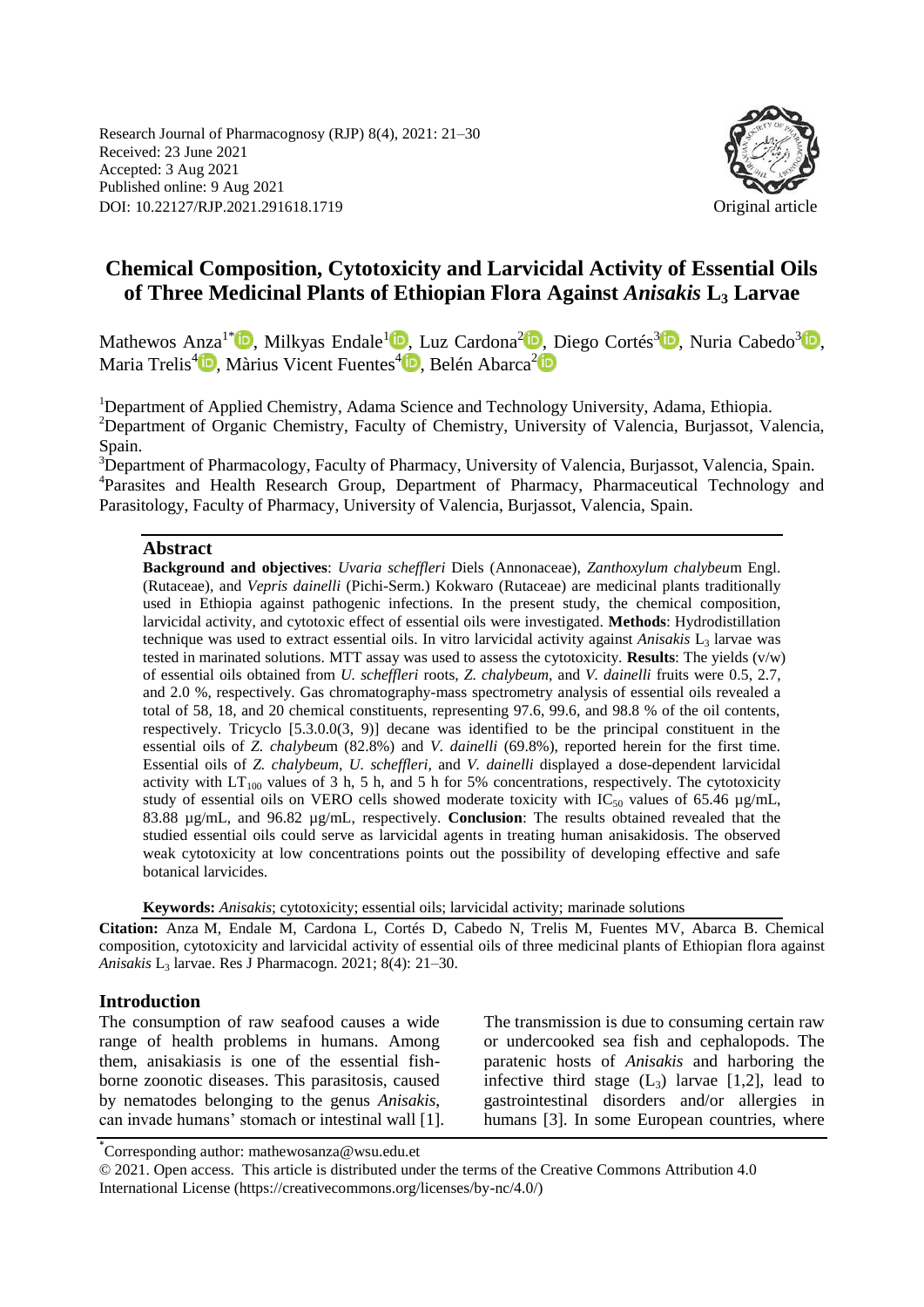the consumption of raw or undercooked sea products is increasing, human cases are increasingly reported [4].

The effective therapy is larval extirpation by endoscopy when the parasite is located in the digestive tract and is accessible by gastroscopy. Several authors have proposed antibiotics, anticholinergics and/or corticosteroids, and anthelmintic drugs to treat anisakiasis [5], but there is no clinically approved pharmacological treatment yet. Therefore, the response of *Anisakis* larvae to most common food preservation techniques, such as salting, marinating, or mild thermal treatments, needs to be assessed [6]. In recent years, much attention has been given to examining the activity of essential oils against  $L<sub>3</sub>$ larvae [7-10]. The flora of Ethiopia is very heterogeneous and diverse, with an estimated number of 6,500 to 7,000 species of higher plants, of which about 12% are endemic [11]. Among these species, *Uvaria scheffleri* Diels (Annonaceae)*, Zanthoxylum chalybeum* Engl, and *Vepris dainelli* (Pichi-Serm) (Rutaceae) are among the most referred ones with a broad spectrum of traditional ethnobotanical uses in Ethiopia.

*Zanthoxylum chalybeum*, "Ga'da" (Sidamigna, Ethiopia) and knob wood (in English), is found in various locations of Ethiopia traditionally used to treat toothache, while its leaves are used to treat breast cancer in livestock [12]. Moreover, an infusion made of its roots is drunk to treat bacterial muscle infections, female sterility, venereal diseases and uterine fibroids [13]. It is also used to manage stomach problems, fever, and diarrhea [14]. Phytochemical studies of genus *Zanthoxylum* revealed that alkaloids, lignins, coumarins, flavonoids, and terpenes are common chemical constituents of the genus [15]. A recent study revealed that the essential oils of the plant leaves showed good antimicrobial activity [14].

*Uvaria scheffleri, "*Boyyiniya" (Wolaitigna, Ethiopia) is widely distributed in East Africa, growing in the coastal evergreen and mountain forests [16]. In Ethiopia, it grows in the highland area of the southern part of the country and is traditionally used for the treatment of skin infections. The fruit is edible [17]. In Kenya, *U. scheffleri* is used for the treatment of cough, tuberculosis, asthma, and sore throat [18]. In Tanzania, it is traditionally used for the treatment of fever [16].

*Vepris dainelli*, "Chawula" (Goffigna, Ethiopia), is a medium-sized endemic tree that grows in Ethiopia [19]. Its seeds are used to treat abdominal cramps, whereas its bark and fruit are used to treat intestinal worms, skin diseases and tooth pain [20].

To the best of our knowledge, antiparasitic activity against *Anisakis* larvae and cytotoxicity study of essential oils from the aforementioned plant species have not been explored yet. Thus, the present study presented chemical compositions, larvicidal activity against  $L<sub>3</sub>$  larvae of *Anisakis* type I, and cytotoxicity of the essential oils of *U. scheffleri* roots and the fruits of *Z. chalybeum* and *V. dainelli*.

# **Materials and Methods Ethical considerations**

The research and ethical committee board approved the study at Adama Science and Technology University, Ethiopia. No: ASTU, SoNS/2259298/2018. Date: 12/10/2018. Code: PGR031/18

# **Plant material**

Roots of *Uvaria sheffleri*, fruits of *Zanthoxylum chalybeum,* and *Vepris dainelli* were collected from Wolaita, Sidama, and Gofa zones of Southern Nations, Nationalities, and Peoples' Region (SNNPR), Ethiopia in November 2018, respectively. Collected plant specimens were confirmed by a Botanist, Shambel Alemu, at the National Herbarium of Ethiopia, Addis Ababa University, Ethiopia (Voucher codes: MAUs-001/11, MAZc-002/11 and MAVd-003/11, respectively).

Freshly gathered fruits and roots were transported to the Organic Chemistry Laboratory of Wolaita Sodo University, Ethiopia using plastic bags and then washed in distilled water to remove unwanted foreign materials. The cleaned plant material was ground into powder using a mechanical grinder.

# **Extraction of essential oils**

Powdered roots of *U. sheflerri*, fruits of *Z. chalybeum*, and *V. dainelli* (400 g of each) were soaked separately in 5 L distilled water, placed in a round bottom flask and subjected to hydrodistillation using a Clevenger apparatus for 5 h. The condensate (mixture of essential oil and water) was collected in a 100 mL separatory funnel. The essential oil was consecutively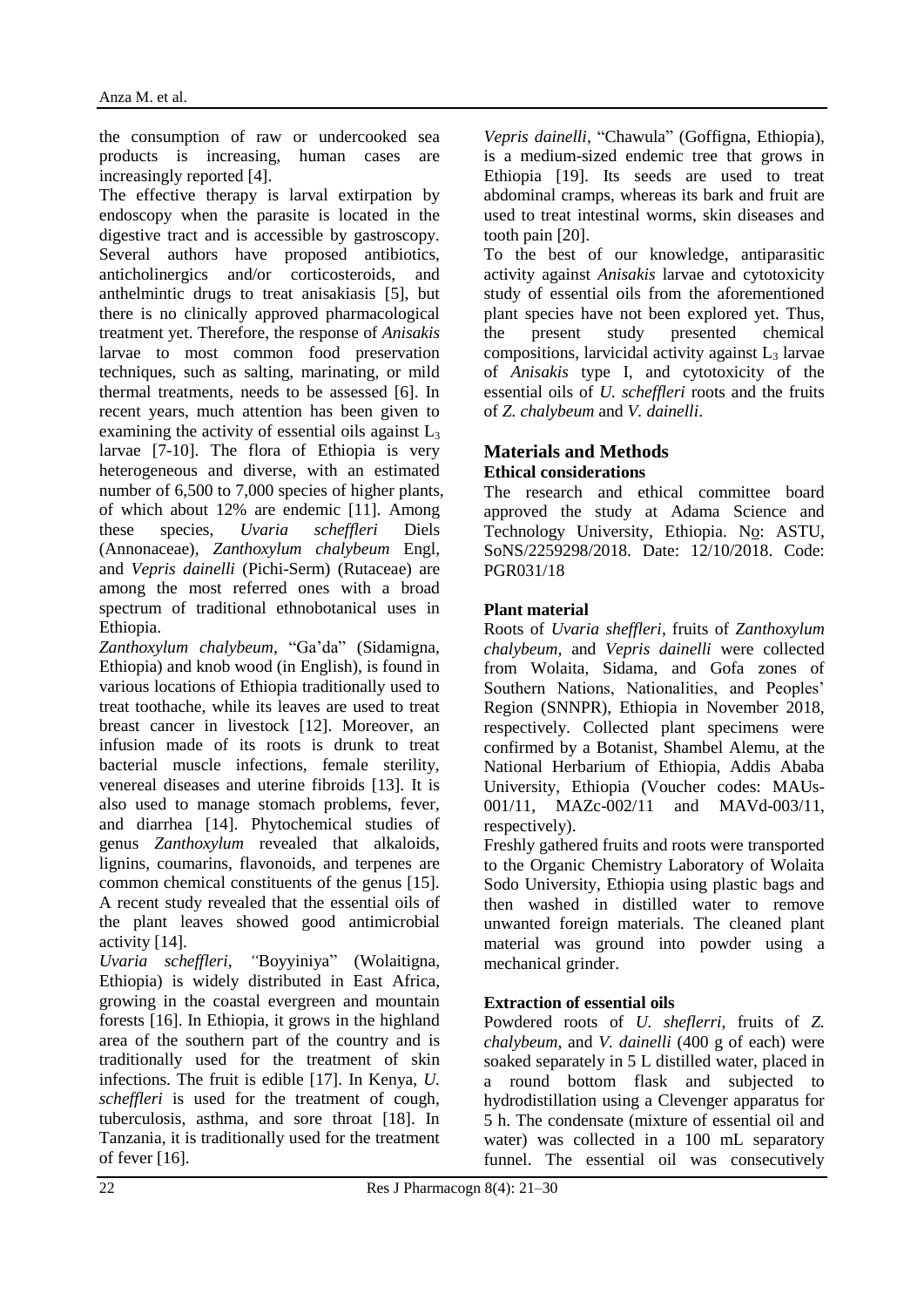separated from the aqueous layer, dried using anhydrous magnesium sulphate, transferred into small vials, and refrigerated  $(4 \degree C)$  until further analysis.

### **Chemical composition of essential oils**

Essential oil samples were analyzed using Gas Chromatography-Mass Spectrometry (GC-MS) (7890A, Agilent-Technologies, USA) with an HP-5MS column (30 m in length, 250 μm in diameter, 0.25 μm in film thickness) which was coated with 5% phenyl and 95% methylpolysiloxane as stationary phase. The syringe was washed with 8 μL of chloroform, and then 2 μL of the essential oil solution in chloroform was injected through an autosampler and analyzed with the HP-5MS column. The column temperature was adjusted from 50 to 120 °C at 20 °C/min, 120 to 150 °C at 4 °C/min, 150 to 250 °C at 20 °C/min (with 10 min hold time) and 3.5 min solvent delay. The temperature of the injector was fixed at 325 °C and that of the detector (5977E MSD) at 350 °C. Helium (1 mL/min) was used as the carrier gas with 69.8 KPa and a split ratio of 100:1. The interface temperature was 280 °C. The mass spectra were recorded in electron impact mode at 70 eV, scanning from 40 to 600 m/z at 0.5 s and ion source temperature at 230 °C. The volatile components were identified by mass spectral comparison with the spectra of reference compounds at the National Institute of Standards and Technology (NIST) mass spectral library. The quantification of each component of essential oils was done by comparing their peak area to the total identified peaks by running GC analysis.

# **Anisakid nematode collection**

The larvae were collected by dissecting the blue whiting specimens (*Micromesis tiuspoutassou*), a much-consumed fish and frequently parasitized by nematodes of the genus *Anisakis* [21]. The fish specimens were bought 1 h before from a local market of Burjassot (Valencia, Spain). All larvae used in the study were collected alive from the viscera of the dissected fish, were morphologically identified as  $L_3$  larvae of *Anisakis* type I. According to morphological features, the worms were washed several times on a sterile solution of 0.9 % NaCl and identified under a light microscope. Only those actively moving helminths and without any injuries were placed in plastic Petri dishes with different concentrations of the test essential oils and then kept at room temperature.

### **In vitro larvicidal activity of essential oils**

In vitro larvicidal activity of the essential oils against L<sup>3</sup> *Anisakis* larvae in marinade solution was tested. The marinade solution usually used to marinate raw fish for consumption was prepared [8], consisting of water/vinegar at a 1:1 ratio, 3% NaCl, and 1% citric acid. The solution was spiked with decreasing concentrations of essential oils: 5%, 1%, 0.5%, and 0.1%. Four larvae were placed on each plate. As a control, larvae were assayed without test compounds under identical experimental conditions in the marinade solution. Larvae were examined under the stereoscopic microscope at hourly intervals of 1 to 7 h, at 12 h, and 24 h to test the anthelmintic effect of the essential oils. During the experimental treatments, at each fixed time interval, the viability was checked [8], assessing the subsequent score: 3 (viable), 2 (reduction of mobility), 1 (mobility only after stimulation), and 0 (death). Larvae were considered dead when no mobility was observed in saline solution (0.9% NaCl) under the stereoscopic microscope. The normalized mean viability according to the previously described method  $[22]$ ,  $LT_{100}$  (lethal time required to kill 100% of nematodes), and  $LT_{50}$  (lethal time required to kill 50% of nematodes) were calculated. For the in vitro larvicidal activity measurements, the results were presented as mean percentages of three independent experiments, using a total of 104 larvae, 96 tested with essential oils and 8 as controls.

#### **Cytotoxicity assay Cell lines**

In order to investigate the cytotoxic effect of essential oils, VERO cells (kidney normal cell line of monkey) were used. The cell lines were obtained from National Animal Health Diagnostic and Investigation Center (NAHDIC), Ethiopia. The cells were maintained in RPMI-1640 medium supplemented with 10% FBS, glutamine (2 raM), penicillin (100 units/mL), and streptomycin (100  $\mu$ g/mL). The cells were cultured at 37 °C in a humidified 5%  $CO<sub>2</sub>$ incubator.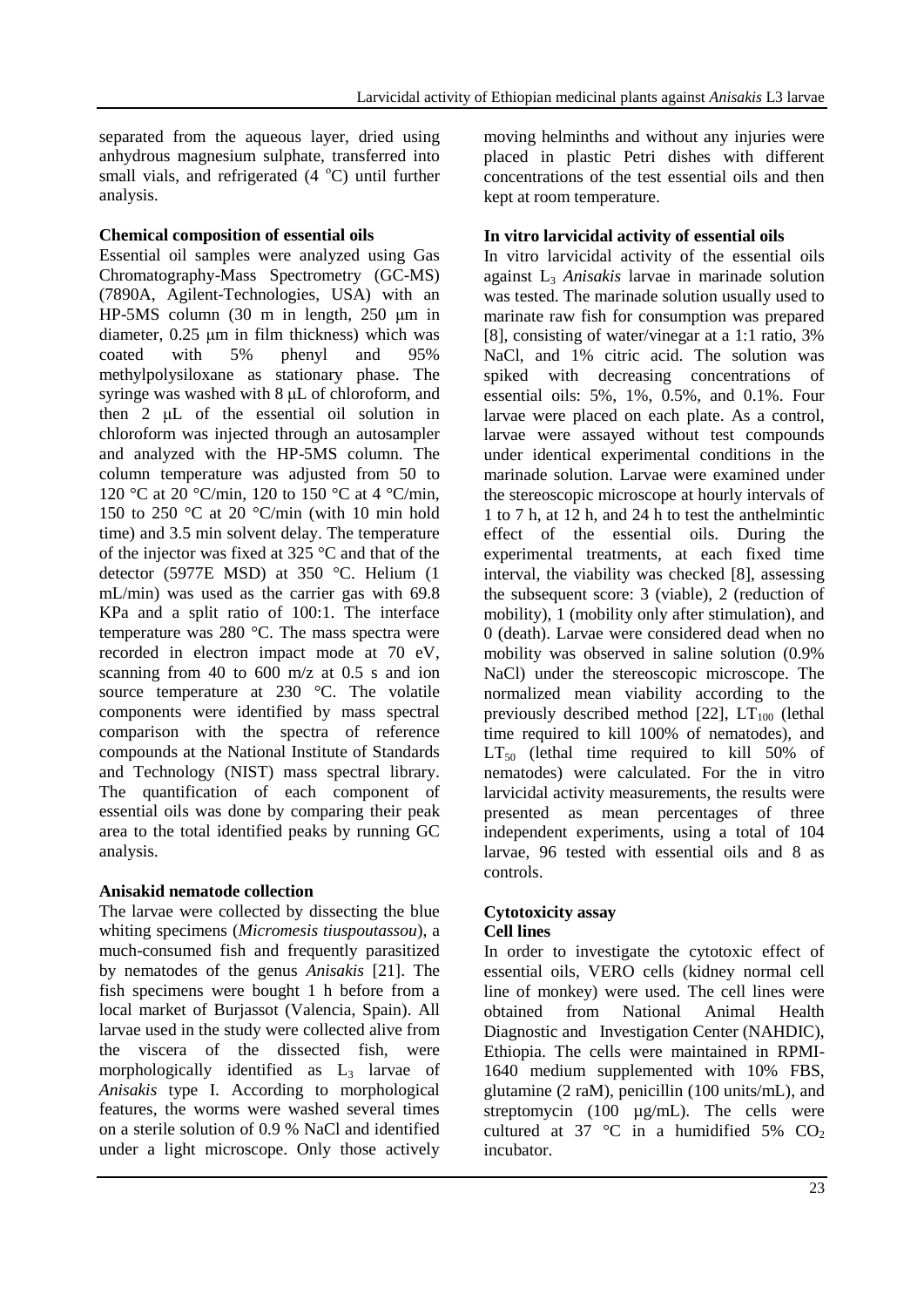# **MTT assay**

In vitro cytotoxic activity of essential oils was tested by MTT assay [23]. In MTT cytotoxicity assay, the MTT reduction rate is an indicator of the functional integrity of the mitochondria and hence of cellular viability. The VERO cells were seeded in a 96-well flat-bottom microtiter plate at a density of  $2\times10^4$  cells/well and were allowed to adhere for 24 h at 37 °C in a  $CO_2$  incubator. After 24 h of incubation, the culture medium was replaced with a fresh medium. The cells were then treated with different concentrations of essential oils (100, 50, 25, 12.5, 6.25, 3.125, 1.56, and 0.78  $\mu$ g/mL) for 24 h at 37 °C in a CO<sub>2</sub> incubator. After 24 h of incubation, the culture medium was replaced with fresh medium. Then, 10 μL of MTT working solution (final concentration of 0.5 mg/mL) was added to each well and the plate was incubated for 4 h at 37 °C in a  $CO<sub>2</sub>$  incubator. The medium was then aspirated and the formed formazan crystals were solubilized by adding 50 μL of DMSO per well for 30 min at 37 °C in a  $CO<sub>2</sub>$  incubator. Finally, the intensity of the dissolved formazan crystals (purple color) was quantified using the ELISA plate reader at 530 nm and the cell viability was expressed as the percent cytotoxicity (% cytotoxicity). The results are presented as the mean of triplicate experiments.

The cell viability calculated as following equation:

% cell viability = (Absorbance of treated/Absorbance of  $control \times 100$ 

The half maximal inhibitory concentration  $(IC_{50})$ values were determined from a concentrationresponse curve of the percentage of cell viability (Y-axis) versus log concentration (µg/mL) of essential oils (x-axis) by using GraphPad Prism Version 8.0.

# **Results and Discussion**

The yield of essential oils obtained by hydrodistillation were 0.5, 2.7, 2.0 % (v/w) from the roots of *U. scheffleri,* fruits of *Z. chalybeum,*  and fruits of *V. dainelli*, respectively. The GC-MS analysis of essential oils from roots of *U. scheffleri* revealed a total of 58 chemical components, accounting for 97.6% of the total compositions, of which sesquiterpenes (51.8%), oxygenated sesquiterpenes (18.9%), oxygenated monoterpenes (17.2%), monoterpenes (6.9%), and benzenoid compounds (5.2%) were identified (Table 1). The major constituents were alloaromadendrene (13.0%), β-maaliene (9.9%), (-)-borneol acetate  $(9.9\%)$  and  $(-)$ - $\alpha$ -gurjunene (5.9%). The remaining constituents ranged from 0.10 to 5.1%. The results are comparable to a previous report by Oguntimein et al. (1989) [24], from leaves and root bark of *U. chamae,* which suggested that thymoquinoldimethyl ether and benzyl benzoate were the major constituents. Despite, previous reports from *Uvaria* essential oils out of Ethiopian flora, our findings on roots of *U. scheffleri* of Ethiopian species suggest that thymoquinoldimethyl ether was absent, whereas benzyl benzoate was found as a minor constituent. GC and GC-MS analysis of essential oil *of Z. chalybeum* revealed a total of 18 chemical components (Table 2), accounting 99.6 % of the total compositions, of which the major amounts were oxygenated monoterpenes (44.4%), followed by monoterpenes (33.3%), sesquiterpenes (16.7%), and oxygenated sesquiterpenes (5.6%). The principal constituents were tricycle [5.3.0.0(3, 9)] decane (82.8%), followed by 2-tridecanone (2.8%), decanal (2.6%), Phenol, 2, 2'-methylene bis [6-(1, 1 dimethylethyl)-4-methyl- (2.40%), and limonene oxide trans-(2.2%). The remaining compounds ranged from 0.1 to 1.3%, in agreement with previous studies [25, 26] regarding classes of compounds reported from *Zanthoxylum* species. A recent study showed the major constituents of leaves essential oils of this plant were βphellanderene and β-myrcene [14]. In contrast, the present study on the fruits of *Z. chalybeum*

revealed tricyclo [5.3.0.0(3, 9)] decane (82.8%) as a major constituent, reported herein for the first time from fruit essential oils of *Zanthoxylum* species and could be considered as a marker constituent for Ethiopian species.

GC-MS analysis of essential oils from fruits of *V. dainelli* revealed a total of 20 chemical compositions representing 98.8 % of the total contents. The major compounds were sesquiterpenes (55.0%) of the total composition, followed by monoterpenes (25.0%), oxygenated sesquiterpenes (10.3%) and benezenoid compounds (5%) (Table 3).

The major chemical constituents were tricyclo  $[5.3.0.0(3, 9)]$  decane  $(69.8\%)$ , caryophyllene (5.8%), phenol, 2, 2'-methylenebis [6-(1, 1 dimethylethyl)-4-methyl-(4.8%), neoalloocimen (3.5%), and germacrene D (3.20%). Other chemical components were detected in the range of 0.19-2.99%.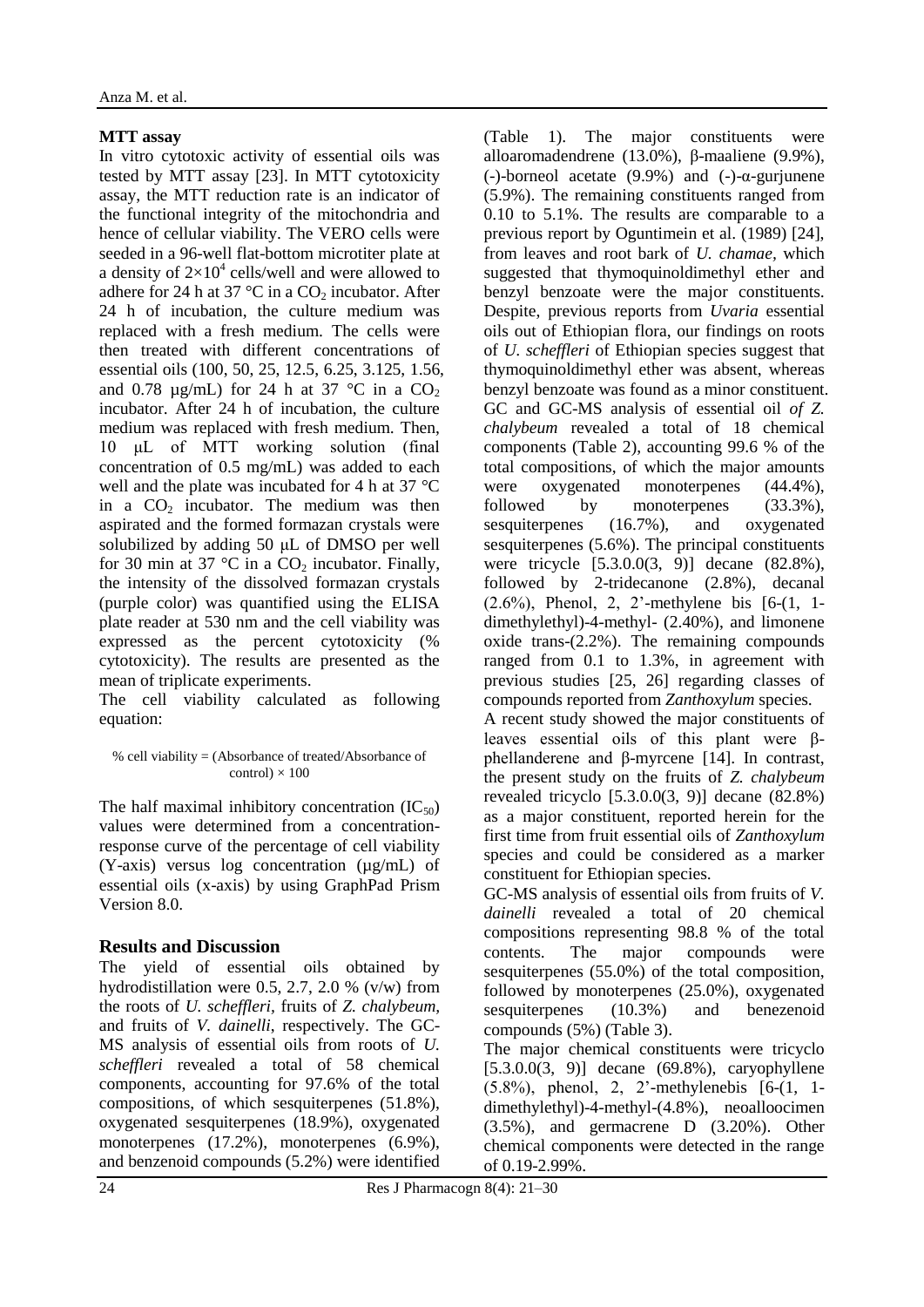| N <sub>0</sub>          | <b>There T</b> encrimely composition of coordinal on from roots of evaluation general<br><b>Chemical compositions</b> | <b>Calculated KI</b> | <b>Reported KI</b> | $\frac{0}{0}$ |
|-------------------------|-----------------------------------------------------------------------------------------------------------------------|----------------------|--------------------|---------------|
| $\mathbf{1}$            | $\alpha$ -Pinene                                                                                                      | 929                  | 932                | 0.406         |
| $\sqrt{2}$              | Camphene                                                                                                              | 944                  | 946                | 3.004         |
| $\overline{\mathbf{3}}$ | D-Limonene                                                                                                            | 1028                 | 1030               | 0.435         |
| $\overline{4}$          | δ-Terpinene                                                                                                           | 1043                 | 1050               | 0.981         |
| 5                       | Eucalyptol                                                                                                            | 1050                 | 1059               | 0.244         |
| $\epsilon$              | Bicyclo[2.2.1] heptane, 2-methoxy-1,7,7-trimethyl-                                                                    | 1101                 | 1105               | 0.300         |
| $\overline{7}$          | Neoalloocimene                                                                                                        | 1123                 | 1130               | 0.238         |
| $\,8\,$                 | (-)-Trans-myrtanyl acatate                                                                                            | 1130                 | 1137               | 0.139         |
| 9                       | Camphene hydrate                                                                                                      | 1141                 | 1148               | 0.108         |
| 10                      | (-)-Borneol acetate                                                                                                   | 1140                 | 1150               | 9.901         |
| 11                      | Endo-borneol                                                                                                          | 1148                 | 1157               | 0.172         |
| $\overline{12}$         | Fenchyl acetate                                                                                                       | 1201                 | 1208               | 0.282         |
| 13                      | 2-Pentanone, 5-(2- methylenecyclohexyl)-, stereoisomer                                                                | 1240                 | 1244               | 0.127         |
| 14                      | Bicyclo[2.2.1]heptane-2-carboxylic acid, 3,3-dimethyl-, methyl ester                                                  | 1243                 | 1252               | 0.432         |
| $\overline{15}$         | Isobornyl acetate                                                                                                     | 1280                 | 1286               | 0.486         |
| 16                      | α-Terpinyl propionate                                                                                                 | 1325                 | 1332               | 0.733         |
| 17                      | $(+)$ -Cyclosativene                                                                                                  | 1360                 | 1368               | 1.581         |
| 18                      | Isoledene                                                                                                             | 1380                 | 1385               | 0.416         |
| 19                      | Isolongifolenone                                                                                                      | 1382                 | 1390               | 0.450         |
| 20                      | $(-)-\alpha$ -Gurjunene                                                                                               | 1401                 | 1405               | 5.933         |
| 21                      | $\alpha$ -Gurjunene                                                                                                   | 1401                 | 1406               | 1.843         |
| $\overline{22}$         | 2,5-Dimethoxy-p-cymene                                                                                                | 1412                 | 1415               | 0.387         |
| 23                      | $\alpha$ -Copaene                                                                                                     | 1420                 | 1426               | 1.135         |
| 24                      | ButylatedHydroxytoluene                                                                                               | 1432                 | 1438               | 0.073         |
| $\overline{25}$         | $\alpha$ -Guaiene                                                                                                     | 1440                 | 1442               | 0.439         |
| 26                      | Guaia-9,11-diene                                                                                                      | 1442                 | 1448               | 0.336         |
| 27                      | Clovene                                                                                                               | 1449                 | 1454               | 0.213         |
| 28                      | 11-Isopropylidenetricyclo [4.3.1.1(2,5)] undec-3-en-10-one                                                            | 1450                 | 1454               | 1.100         |
| 29                      | Neoisolongifolene, 8,9-dehydro-                                                                                       | 1451                 | 1458               | 5.185         |
| 30                      | $\gamma$ -Amorphene                                                                                                   | 1465                 | 1470               | 0.253         |
| 31                      | $(+)$ - $\gamma$ -Gurjunene                                                                                           | 1466                 | 1469               | 0.128         |
| 32                      | Naphthalene, 1, 2, 3, 4, 4a, 7-hexahydro-1, 6-dimethyl-4-(1-methylethyl)-                                             | 1469                 | 1472               | 0.286         |
| $\overline{33}$         | δ-Guaiene                                                                                                             | 1470                 | 1476               | 2.1745        |
| 34                      | $- (+)-β$ -Selinene                                                                                                   | 1480                 | 1482               | 2.111         |
| $\overline{35}$         | Rotundene                                                                                                             | 1481                 | 1485               | 1.922         |
| 36                      | 4-Isopropyl-1,6-dimethyl-1,2,3,4-tetrahydronaphthalene                                                                | 1483                 | 1487               | 0.117         |
| 37                      | 1,1,7,7a-Tetramethyl-1a,2,6,7,7a,7b-hexahydro-1H-cyclopropa[a]naphthalene                                             | 1508                 | 1513               | 4.584         |
| 38                      | $7$ -Epi- $\alpha$ -selinene                                                                                          | 1510                 | 1517               | 0.232         |
| 39                      | 1.5-Cadinadiene                                                                                                       | 1515                 | 1524               | 0.254         |
| 40                      | $(+)$ - $\delta$ -Cadinene                                                                                            | 1519                 | 1521               | 2.592         |
| 41                      | $\alpha$ -Maaliene                                                                                                    | 1520                 | 1528               | 3.1539        |
| 42                      | <b>B-Maaliene</b>                                                                                                     | 1523                 | 1530               | 9.983         |
| 43                      | Aristolediene                                                                                                         | 1535                 | 1540               | 0.445         |
| 44                      | $(-)$ -Gleenol                                                                                                        | 1568                 | 1574               | 0.160         |
| 45                      | Neoisolongifolene                                                                                                     | 1570                 | 1576               | 1.478         |
| 46                      | Aromadendrene, dehydro-                                                                                               | 1610                 | 1620               | 0.800         |
| 47                      | Guaiol                                                                                                                | 2082                 | 2091               | 5.130         |
| 48                      | Epicubenol                                                                                                            | 1610                 | 1617               | 0.567         |
| 49                      | Aromadendrene, dehydro-                                                                                               | 1613                 | 1620               | 0.822         |
| 50                      | Alloaromadendrene                                                                                                     | 1640                 | 1649               | 12.905        |
| 51                      | <b>Bulnesol</b>                                                                                                       | 1650                 | 1656               | 2.269         |
| $\overline{52}$         | $\beta$ -Guaiene                                                                                                      | 1660                 | 1667               | 0.218         |
| 53                      | 11,13-Dimethyl-12-tetradecen-1-ol acetate                                                                             | 1701                 | 1708               | 0.1238        |
| 54                      | <b>Benzyl Benzoate</b>                                                                                                | 1756                 | 1760               | 4.101         |
| 55                      | $\alpha$ -Cadinene                                                                                                    | 1770                 | 1779               | 3.164         |
| 56                      | 3-Azepan-1-yl-benzo[d]isothiazole 1,1-dioxide                                                                         | 1782                 | 1789               | 0.109         |
| 57                      | 4-(p-Methoxyphenylazo)-m-phenylenediamine                                                                             | 1864                 | 1870               | 0.264         |
| 58                      | Acetonitrile, 2-(2-aminophenylamino)-                                                                                 | 1890                 | 1899               | 0.203         |
|                         |                                                                                                                       |                      |                    |               |

**Table 1.** Chemical composition of essential oil from roots of *Uvaria scheffleri*

KI: Kovats index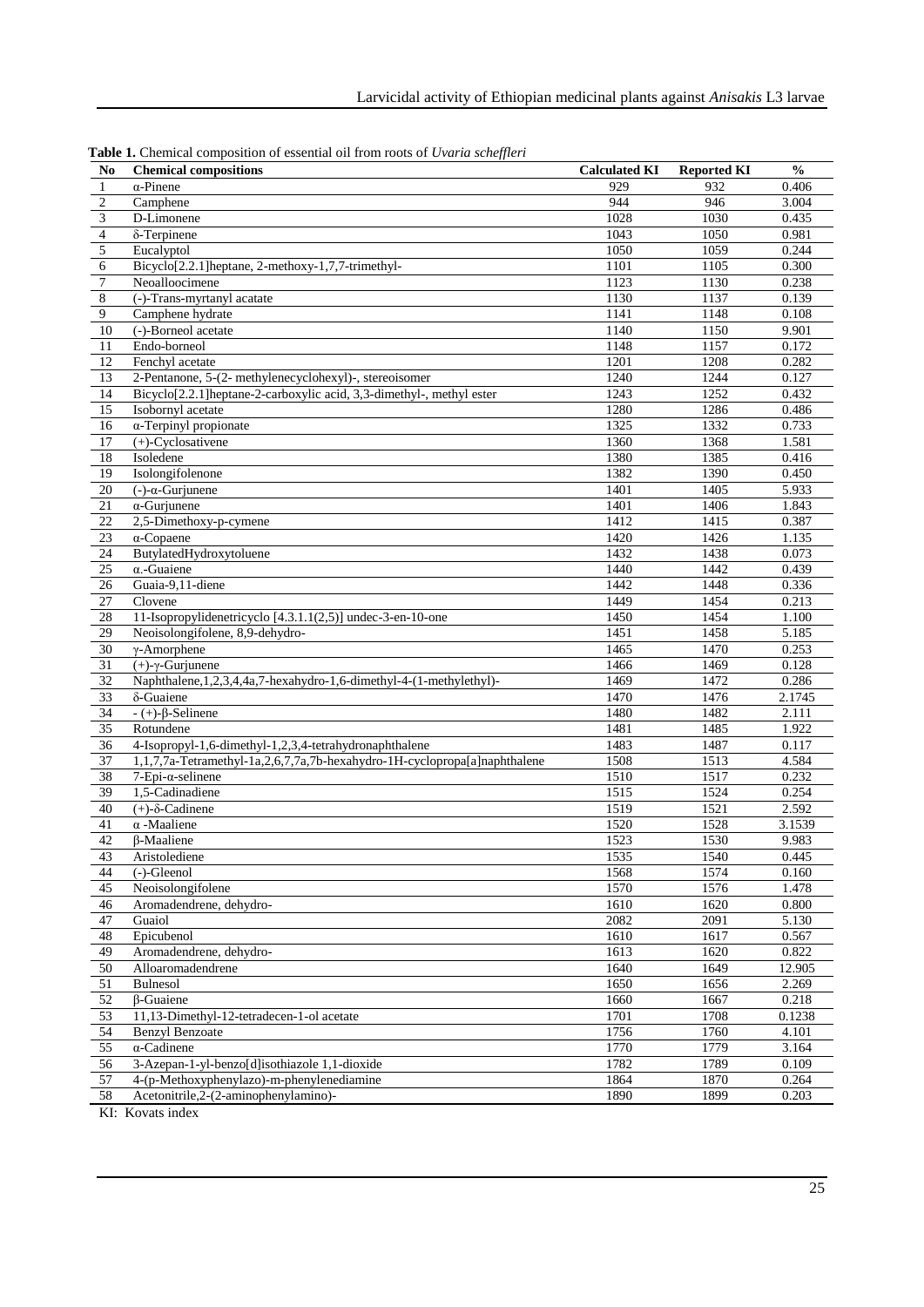**Table 2.** Chemical compositions of essential oil from fruits of *Zanthoxylum chalybeum*

| No             | <b>Chemical compositions</b>                              | <b>Calculated KI</b> | <b>Reported KI</b> | $\frac{0}{0}$ |
|----------------|-----------------------------------------------------------|----------------------|--------------------|---------------|
|                | $\beta$ -Thujene                                          | 935                  | 941                | 0.50          |
| 2              | Sabinene                                                  | 973                  | 980                | 1.13          |
| 3              | Tricyclo <sup>[5.3.0.0(3,9)</sup> ] decane                | 980                  | 982                | 82.40         |
| $\overline{4}$ | Octanal                                                   | 981                  | 988                | 0.83          |
| 5              | <b>B-Myrcene</b>                                          | 983                  | 985                | 1.03          |
| 6              | <b>B-Ocimene</b>                                          | 1035                 | 1041               | 0.60          |
| 7              | Limonene oxide, trans-                                    | 1074                 | 1079               | 2.17          |
| 8              | Linalool                                                  | 1084                 | 1092               | 0.25          |
| 9              | $(\pm)$ -Dihydrocarvone                                   | 1187                 | 1193               | 0.19          |
| 10             | Decanal                                                   | 1205                 | 1212               | 2.62          |
| 11             | Cis-Carveol                                               | 1206                 | 1212               | 0.23          |
| 12             | Trans-2-Dodecen-1-ol                                      | 1253                 | 1255               | 0.25          |
| 13             | 2-Undecanone                                              | 1274                 | 1280               | 1.30          |
| 14             | $\beta$ -Copaene                                          | 1426                 | 1438               | 0.47          |
| 15             | Germacrene D                                              | 1476                 | 1479               | 0.29          |
| 16             | 2-Tridecanone                                             | 1497                 | 1501               | 2.78          |
| 17             | (-)-Isogermacrene D                                       | 1570                 | 1580               | 0.11          |
| 18             | Phenol, 2,2'-methylenebis[6-(1,1-dimethylethyl)-4-methyl- | 1543                 | 1550               | 2.40          |

**Table 3.** Chemical compositions of essential oils from fruits of *Vepris dainelli*

| N <sub>0</sub> | <b>Chemical compositions</b>                               | <b>Calculated KI</b> | <b>Reported KI</b> | $\frac{0}{0}$ |
|----------------|------------------------------------------------------------|----------------------|--------------------|---------------|
|                | $(+)$ - $\alpha$ -Pinene                                   | 940                  | 948                | 1.08          |
| 2              | $Tricyclo[5.3.0.0(3.9)]$ decane                            | 980                  | 983                | 69.86         |
| 3              | D-Limonene                                                 | 1011                 | 1018               | 0.97          |
| 4              | Cosmene                                                    | 1020                 | 1023               | 0.30          |
| 5              | Neoalloocimene                                             | 1360                 | 1367               | 3.50          |
| 6              | <b>B-Copaene</b>                                           | 1371                 | 1375               | 2.92          |
| 7              | $\delta$ -Elemene                                          | 1370                 | 1377               | 0.72          |
| 8              | <b>B-Elemene</b>                                           | 1390                 | 1398               | 0.90          |
| 9              | Caryophyllene                                              | 1400                 | 1405               | 5.85          |
| 10             | 1,4,7,-Cycloundecatriene, 1,5,9,9-tetramethyl-, Z,Z,Z-     | 1461                 | 1464               | 0.44          |
| 11             | ε-Muurolene                                                | 1471                 | 1473               | 0.85          |
| 12             | Germacrene D                                               | 1472                 | 1476               | 3.21          |
| 13             | 2-Tridecanone                                              | 1475                 | 1477               | 0.33          |
| 14             | $(Z)$ - $\gamma$ -Bisabolene                               | 1511                 | 1512               | 1.38          |
| 15             | $\beta$ -Cubebene                                          | 1543                 | 1545               | 0.61          |
| 16             | $\tau$ -Cadinol                                            | 1650                 | 1658               | 0.19          |
| 17             | $\alpha$ -Cadinol                                          | 1652                 | 1653               | 0.24          |
| 18             | Cadina-3,5-diene                                           | 1660                 | 1665               | 0.28          |
| 19             | Phenol, 2, 2'-methylenebis[6-(1,1-dimethylethyl)-4-methyl- | 1677                 | 1682               | 4.80          |
| 20             | $\delta$ -Cadinene                                         | 1750                 | 1758               | 0.39          |

The previous studies on leaves essential oils compositions of *Vepris* species suggested αpinene (60.5%) [27] and terpinolene (49.7%) [28] as major constituents. On the contrary, the present study on the fruits of *V. dainelli* revealed that tricyclo  $[5.3.0.0(3, 9)]$  decane  $(69.9\%)$  as major constituent reported herein for the first time in a *Vepris* species, suggesting this compound could be considered as marker constituent for Ethiopian *Vepris* species.

The larvicidal activity of the essential oils was evaluated in vitro against *Anisakis* type I. The observed larvicidal activity displayed a dosedependent activity pattern for all studied essential oils. (Table 4, Figure 1).

The presented study revealed that essential oils from fruits of *Z. chalybeum, U. schefflerri,* and *V. dainelli* displayed potential larvicidal activity with  $LT_{100}$  values of 3 h, 5 h and 5 h for 5% concentrations, respectively. The larvicidal activity of essential oils might be related to the synergistic effects of the terpenes such as monoterpenes and sesquiterpenes identified in the essential oils, in agreement with previous reports [7,10], and the high activity could be attributed to the damage caused to the cuticle and digestive apparatus of the parasite.

Future studies should also include the mechanisms responsible for this larvicidal activity. The increase of worldwide prevalence of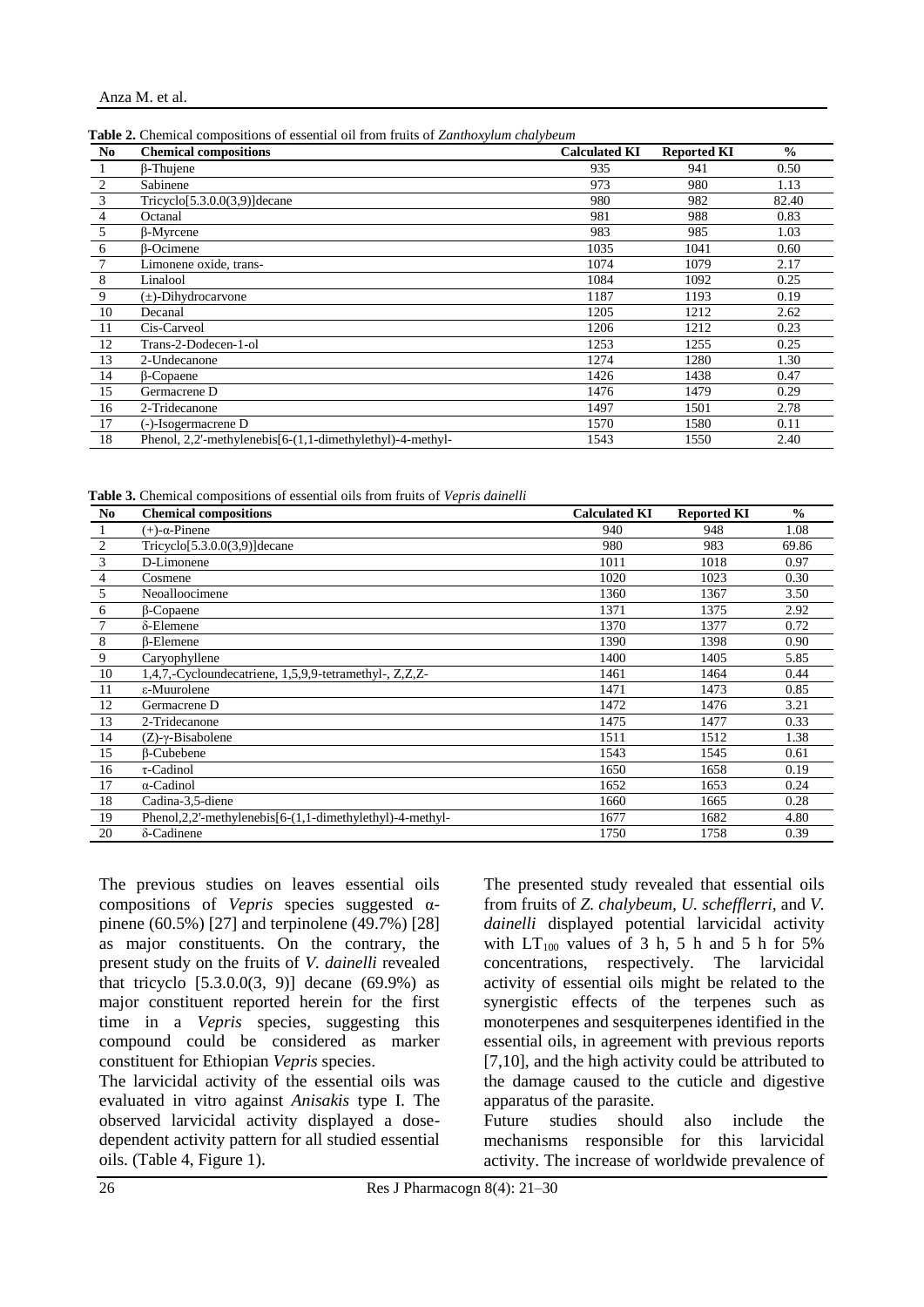anisakiasis and the lack of effective pharmacological treatments as well as the effectiveness of tested essential oils against *Anisakis* larvae suggest that the essential oils could be applied in the sea food marinating processes to prevent human anisakiasis. This initiative has interesting applications since marinated sea food products are always kept in oil after the marination process. The potential use of marinade solution enriched with essential oils of *U. scheffleri, Z. chalybeum*, and *V. dainelli* could represent, according to our results, an alternative method for the inactivation of Anisakidae larvae, but these results have to be backed up by in vivo studies. Cell viability assay results on the VERO cell line revealed the level of cytotoxicity increased with the increasing concentrations or cytotoxic effects of each other in a concentration-dependent manner. According to Döll-Boscardin et al. (2012) [29], report the cytotoxic level of essential oils with the  $IC_{50}$  values between 10–50  $\mu$ g/mL represent a strong cytotoxic activity, between 50– 100, 100-200, and 200-300 *μ*g/mL indicate moderate, weak, and very weak cytotoxic properties, respectively. Furthermore,  $IC_{50}$  values higher than 300 *μ*g/mL represent no cytotoxicity. Considering this comparison, the essential oils of *U. sheffleri*, *Z. Chelybeum*, and *V. dainelli*  demonstrated moderate cytotoxicty on VERO cell line, IC<sub>50</sub> Values of  $65.46 \pm 0.48$ ,  $83.88 \pm 2.30$ , and  $96.82 \pm 5.95$  µg/mL, respectively.

Table 4. LT<sub>100</sub> and LT<sub>50</sub> of *Uvaria scheffleri*, *Zanthoxylum chalybeum*, Vepris dainelli essential oils

| <b>Plant</b> time     | Concentration | $LT_{50}$ (h) | $LT_{100}$ (h)                 |
|-----------------------|---------------|---------------|--------------------------------|
| Uvaria scheflerri     | 5%            | ۰             | 5                              |
|                       | 1%            | 5             | ⇁                              |
|                       | 0.5%          | Ξ.            |                                |
|                       | 0.1%          | ٠             | 12                             |
|                       | Control       | ۰.            | ۰                              |
| Zanthoxylum chalybeum | 5%            | ۰             | 3                              |
|                       | 1%            | 5             | ⇁                              |
|                       | 0.5%          | 5             |                                |
|                       | 0.1%          | 5             | 12                             |
|                       | Control       | ۰             | ۰                              |
|                       | 5%            | ٠             | 5                              |
|                       | 1%            | -             | $\mathcal{I}$<br>12<br>24<br>۰ |
| Vepris dainelli       | 0.5%          | ٠             |                                |
|                       | 0.1%          | ۰             |                                |
|                       | Control       | ۰             |                                |

 $(LT<sub>100</sub>:$  lethal time required to kill 100% of nematodes;  $LT<sub>50</sub>:$  lethal time required to kill 50% of nematodes



**Figure 1.** Viability (%) of L<sub>3</sub> larvae of *Anisakis* Type I in marinate solution with 0.1%, 0.5%, 1%, 5% of *Uvaria scheffleri*, *Zanthoxylum chalybeum,* and *Vepris dainell* essential oils (EO), respectively. Control larvae remained alive during the experiment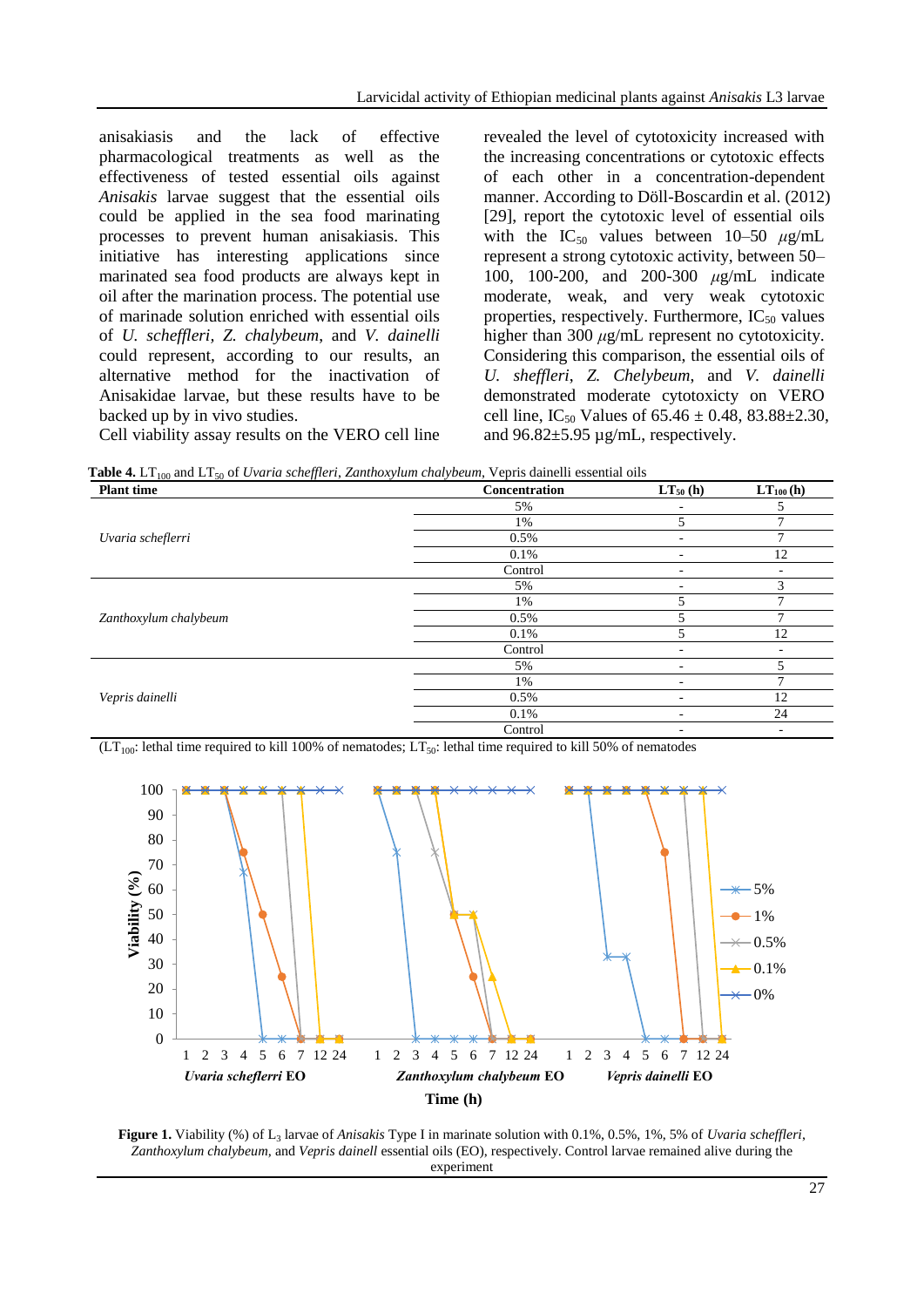This result indicated that using the aforementioned EOs as a food preservative in marinating processes might serve as anti-Anisakiasis type I considering their weak cytotoxic effect at lower concentrations that possessed larvicidal properties.

### **Conclusion**

The findings of our study highlighted that the essential oils obtained from three plant species showed promising larvicidal activity against *Anisakis*  $L_3$  larvae and hence could serve as good ingredients in the development of products for the control of anisakiasis. Further studies on the safety (in vivo) and palatability of marinating with essential oils should be carried out. Notably, the observed bioactivity is related to the high content of monoterpenes and sesquiterpenes identified in the essential oils. Tricyclo [5.3.0.0(3, 9)] decane was a principal constituent in essential oils of *Z. chalybeu*m and *V. dainelli*, whereas alloaromadendrene in essential oils of *U. scheffleri*. These major constituents could be considered as chemotaxonomic markers for the identification of Ethiopian species. Essential oils from roots of *U. scheffleri,* fruits of *Z. chalybeum,*  and *V. dainelli* displayed a dose-dependent larvicidal activity with  $LT_{100}$  values of 3 h, 5 h, and 5 h for 5% concentrations, respectively. The possibility of developing effective, eco-friendly, and safe botanical larvicides with these essential oils is promising, considering their weak cytotoxic effect at low concentrations.

### **Acknowledgments**

The authors are highly thankful for the facilities provided by University of Valencia, Spain and Addis Ababa University, Ethiopia for in vitro larvicidal tests and GC-MS analysis, respectively. Adama Science and Technology University and Wolaita Sodo Univeristy are gratefully acknowledged for providing the PhD study opportunity and leave of absence, respectively, for Mr. Mathewos Anza.

### **Author contributions**

The authors have made substantive intellectual contributions to this study. Mathewos Anza participated in plant material collection, experimental work, preparation of the manuscript, and proofreading; Milkyas Endale, Luz Cardona, Diego Cortes Nuria Cabedo, Belen Abarca and were involved in preparation of the manuscript

and proofreading; Maria Trelis and Màrius Vicent Fuentes participated in the experimental work, preparation of the manuscript, and proofreading

# **Declaration of interest**

The authors declare that there is no conflict of interest. The authors alone are responsible for the accuracy and integrity of the paper content.

### **References**

- [1] Chai J, Murrell KD, Lymbery AJ. Fish-borne parasitic zoonoses: status and issues. *Int J Parasitol*. 2005; 35(11-12): 1233–1254.
- [2] Lymbery A, Cheah F. Anisakid nematodes and anisakiasis. In: Murrell KD, Fried B, Eds. World class parasites, food-borne parasitic zoonoses. Boston: Springer, 2007.
- [3] Aibinu IE, Smooker PM, Lopata AL. *Anisakis* nematodes in fish and shellfishfrom infection to allergies. *Int J Parasitol Parasites Wildl*. 2019; 9(2): 384–393.
- [4] Mattiucci S, Cipriani P, Paoletti M, Levsen A, Nascetti G. Reviewing biodiversity and epidemiological aspects of anisakid nematodes from the north-east Atlantic Ocean. *J Helminthol.* 2017; 91(4): 422–439.
- [5] Romero MC, Navarro MC, Martin-Sanchez J, Valero A. Peppermint (*Mentha piperita*) and albendazole against anisakiasis in an animal model. *Trop Med Int Health*. 2014; 19(12): 1430–1436.
- [6] Giarratana F, Giuffrida A, Gallo F, Ziino G, Panebianco A. Study of the resistance variability of Anisakis larvae to some technological stressors. In: Pugliese A, Gaitiand A, Boiti C, Eds. Veterinary Science. Berlin: Springer, 2012.
- [7] Hierro I, Valero A, Navarro MC. In vivo larvicidal activity of monoterpenic derivatives from aromatic plants against  $L<sub>3</sub>$ larvae of *Anisakis simplex* s.l. *Phytomedicine.* 2006; 13(7): 527–531.
- [8] Giarratana F, Muscolino D, Beninati C, Giuffrida A, Panebianco A. Activity of *Thymus vulgaris* essential oil against *Anisakis* larvae. *Exp Parasitol*. 2014; 142(1):  $7-10.$
- [9] Hierro I, Valero A, Pérez P, González P, Cabo MM, Montilla MP, Navarro MC. Action of different monoterpenic compounds against *Anisakis simplex* s. l. L<sub>3</sub> larvae. *Phytomedicine*. 2004; 11(1): 77–82.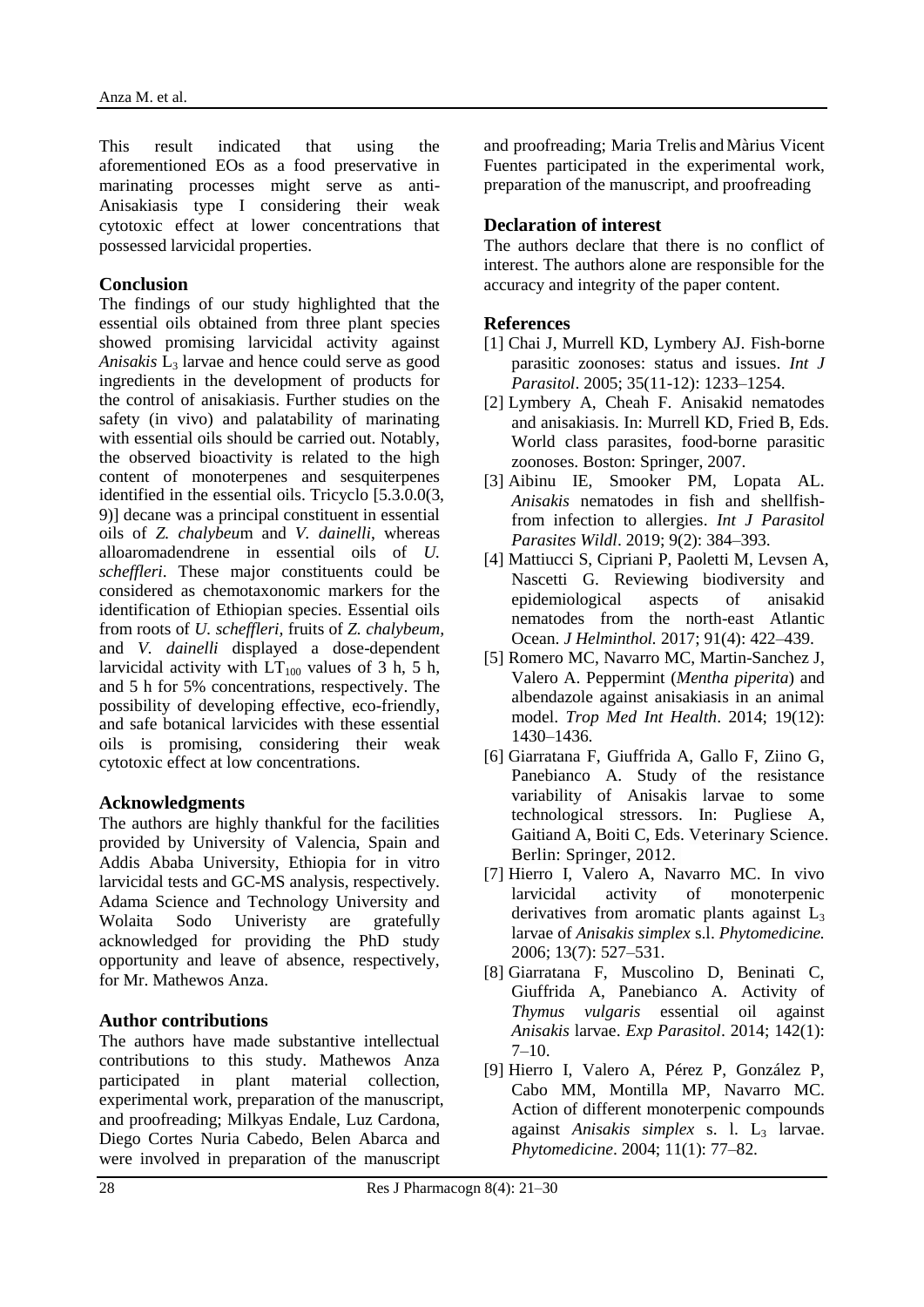- [10] Giarratana F, Muscolino D, Ziino G, Giuffrida A, Marotta SM, Presti VL, Chiofalo V, Panebianco A. Activity of catmint (*Nepeta cataria*) essential oil against *Anisakis* larvae. *Trop Biomed*. 2011; 34(1): 22–31.
- [11] Meshesha BW, Tsegay BA, Telake BB. Survey on composition of perennial vegetation in Sesa Mariam Monastery, Northwestern Ethiopia. *BMC Res Notes*. 2015; 8: 1–8.
- [12] Regassa R. Assessment of indigenous knowledge of medicinal plant practice and mode of service delivery in Hawassa city, southern Ethiopia. *J Med Plant Res.* 2013; 7(9): 517–535.
- [13] Engeu OP, Ralph T, Moses A, Gerosome M, Kyeyune GN, Badru G, Paul W. Repeat-dose effects of *Zanthoxylum chalybeum* root bark extract: a traditional medicinal plant used for various diseases in Uganda. *Afr J Pharm Pharmacol.* 2008; 2(6): 101–105.
- [14] Molla TT, Babu GN. Variation in chemical composition and antimicrobial activities of essential oil of leaves of knob wood, *Zanthoxylum chalybeum* collected from three different places of eastern Ethiopia. *Orient J Chem.* 2020; 36(3): 513–523.
- [15] Wijaya CH, Napitupulu FI, Karnady V, Indariani S. A review of the bioactivity and flavor properties of the exotic spice "andaliman" (*Zanthoxylum acanthopodium* DC). *Food Rev Int*. 2019; 35(1): 1–19.
- [16] Moshi M, Joseph C, Innocent E, Nkunya M. In vitro antibacterial and antifungal activities of extracts and compounds from *Uvaria scheffleri*. *Pharm Biol.* 2004; 42(4-5): 269– 273.
- [17] Kuma M, Shibru S. Floristic composition, vegetation structure and regeneration status of Kimphe lafa natural forest. *J Bot*. 2015; 5(1): 19–32.
- [18] Wanzala W, Syombua SM, Alwala JO. A survey of the applications and use of ethnomedicinal plants and plant products for healthcare from the Ukambani region in Eastern Kenya. *Indian J EthnoPythoPharmaceut.* 2016; 2(2): 6–58.
- [19] Dagne E, Yenesew A, Waterman PG, Gray AI. The chemical systematics of the Rutaceae, subfamily toddalioideae, in Africa. *Biochem Syst Ecol*. 1988; 16(2): 179–188.
- [20] Dereje D, Desalegn D. Abundance and use

of *Vepris dainellii* (Pichi-Serm.) Kokwaro, an Ethiopian endemic plant, in Melokoza woreda, Southern Ethiopia. *Ethiop J Educ Sci*. 2013; 8(2): 1–10.

- [21] Madrid E, Galán-Puchades MT, Fuentes MV. Risk analysis of human anisakidosis through the consumption of the blue whiting, *Micromesistius poutasou*, sold at Spanish supermarkets. *Foodborne Pathog Dis*. 2012; 9(10): 934–938.
- [22] Giarratana F, Muscolino D, Ziino G, Giuffrida A, Marotta SM, Presti VL, Chiofalo V, Panebianco A. Activity of tagetes *Minuta linnaeus* (Asteraceae) essential oil against L<sup>3</sup> *Anisakis* larvae type I*. Asian Pac J Trop.* 2017; 10(5): 461–465.
- [23] Kavitha N, Chen Y, Kanwar JR, Sasidharan S. In situ morphological assessment of apoptosis induced by *Phaleria macrocarpa* (Boerl.) fruit ethyl acetate fraction (PMEAF) in MDA-MB-231 cells by microscopy observation. *Biomed Pharmacother*. 2017; 87: 609–620.
- [24] Oguntimein B, Ekundayo O, Laakso I, Hiltunen R. Volatile constituents of *Uvaria chamae* leaves and root bark. *Planta Med*. 1989; 55(3): 312–313.
- [25] Phuyal N, Jha PK, Raturi PP, Gurung S, Rajbhandary S. Essential oil composition of *Zanthoxylum armatum* leaves as a function of growing conditions. *Int J Food Prop*. 2019; 22(1): 1873–1885.
- [26] Theeramunkong S, Utsintong M. Comparison between volatile oil from fresh and dried fruits of *Zanthoxylum rhetsa* (Roxb) DC. and cytotoxicity activity evaluation. *Pharmacogn Mag*. 2018; 10(5): 827–832.
- [27] Poitou F, Masotti V, Viano J, Gaydou EM, Andriamahavo NR, Mamitiana A, Rabemanantsoa A, Razanamahef VB, Andriantsiferana M. Chemical compositon of *Vepris elliotii* essential oil. *J Essent Oil Res*. 1995; 7(4): 447–449.
- [28] Garcia G, Charmillon JM, Roux E, Sutour S, Rakotozafy JB, Désiré O, Paoli M, Tomi F, Rabehaja DJR. Chemical composition of leaf and bark essential oils of *Vepris unifoliolata* from Madagascar. *J Essent Oil Res*. 2017; 29(3): 214–220.
- [29] Döll-Boscardin PM, Sartoratto A, De Noronha SM, Padilha BHL, De Paula J, Nakashima T, Farago PV, Kanunfre CC. In vitro cytotoxic potential of essential oils of